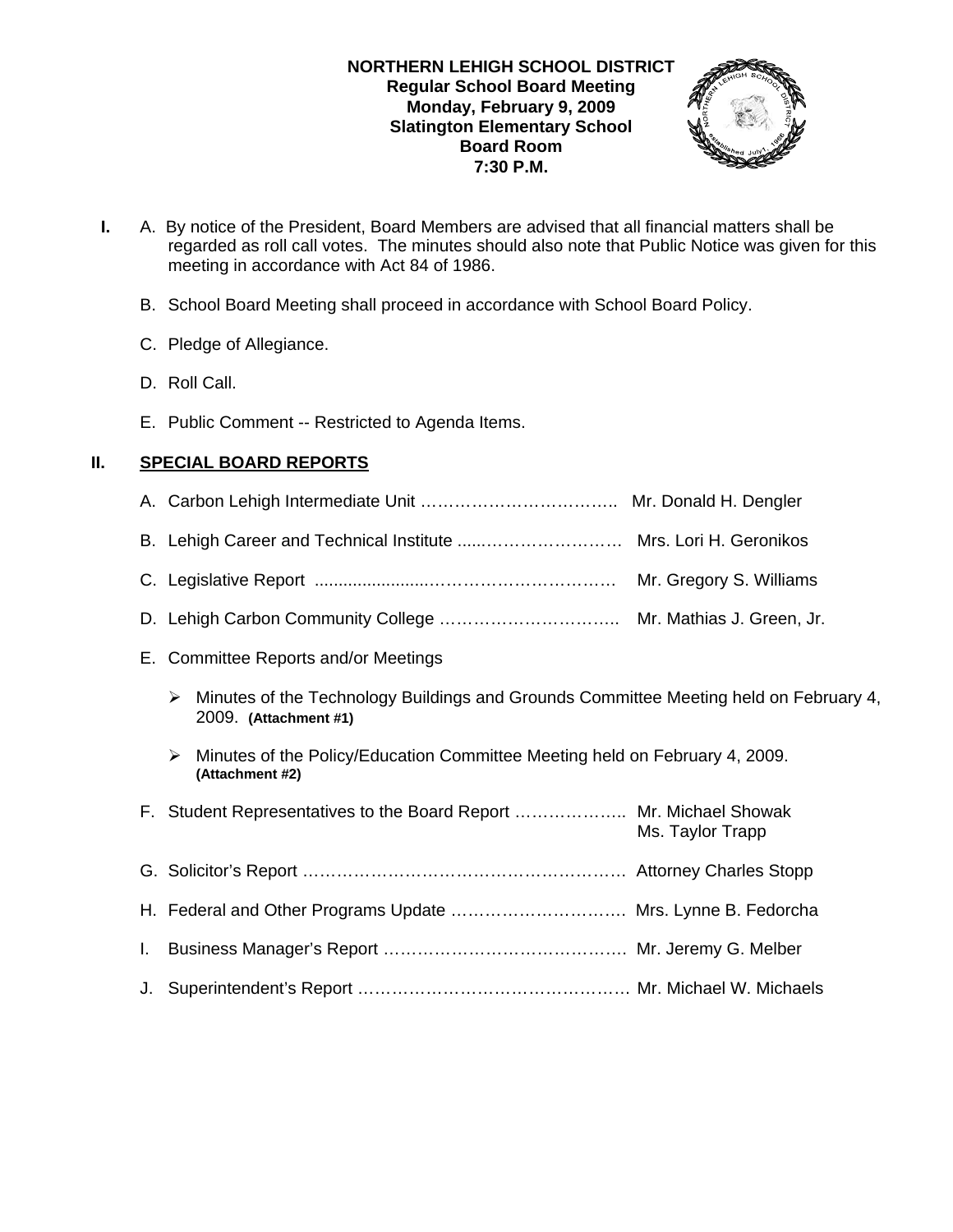# **III. PERSONNEL**

# A. Appointment – Non-Instructional

*(Name Inserted at Board Meeting – Interviewing Friday February 6, 2009)*  Assignment: Second Grade Instructional Classroom Aide – Replacing Nicole Reily who resigned Salary: \$10.00/Per Hour/6 ½ Hours Per Day/5 Days Per Week<br>(2008-2012 Educational Support Staff Memorandum of Understanding) Effective: February 10, 2009 **\*60 day Probationary period ending on or about April 10, 2009** 

#### B. Substitute

1. Instructional

Approve the following substitute teacher for the 2008-2009 school year at the 2008-2009 substitute teacher rates as approved on the Supplementary Personnel Salary Schedule:

Ashley Miller – Art K-12

- 2. Non-Instructional
	- a. Approve the following individual as a substitute aide for the 2008-2009 school year at the 2008-2009 substitute rates as approved on the Supplementary Personnel Salary Schedule:

Barbara Wilcrout

### **IV. CONFERENCES**

A. Diane Ruff – PASBO Food Service Directors Conference – March 3-5, 2009 – PennStater Conference Center, State College, PA – Registration: \$240.00, Travel: \$149.24, Lodging: \$122.08, Meals: \$15.00 – Total Approximate Cost: \$526.32 – Funding: Cafeteria Budget **(Attachment #3)**

## **V. POLICY**

### A. Board Policy – First Reading

- 1. Approve school board policy #504 Classified Employees Employment of Classified Employees, as presented after first reading. **(Attachment #4)**
- 2. Approve school board policy #810 Operations Transportation, as presented after first reading. **(Attachment #5)**
- 3. Approve school board policy #818 Operations Contracted Services, as presented after first reading. **(Attachment #6)**
- B. It is recommended that he Board of Education grant homebound instruction for a  $10<sup>th</sup>$  grade student, Student No. 1190006, for five hours per week, effective February 12, 2009 and continuing until approximately March 16, 2009.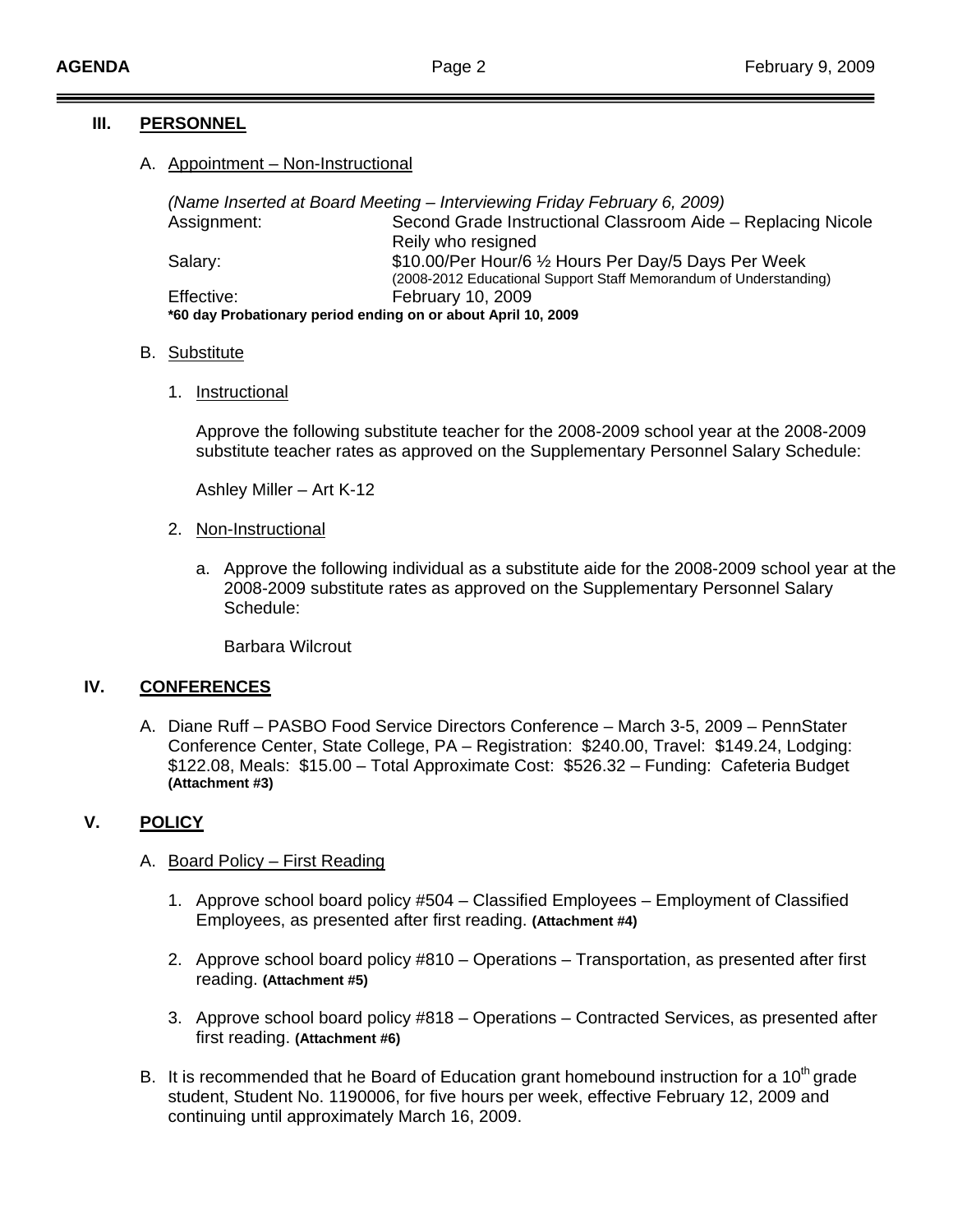C. It is recommended that he Board of Education grant homebound instruction for an 11<sup>th</sup> grade student, Student No. 1011400, for five hours per week, effective on or about April 18, 2009 and continuing until approximately May 30, 2009.

## **VI. CURRICULUM AND INSTRUCTION**

A. Induction Program

 Approve the following teacher as a helping teacher in the Northern Lehigh School District Induction Program for the 2008-2009 school year:

| <b>Helping Teacher</b> | Inductee   | Stipend  |
|------------------------|------------|----------|
| Gregory King           | Derek Long | \$750.00 |

### **VII. OLD BUSINESS**

### **VIII. NEW BUSINESS**

#### **IX. FINANCIAL**

#### A. Lehigh Carbon Community College 2009-2010 Budget

Approve a resolution regarding the 2009-2010 Lehigh Carbon Community College Sponsor contribution Budget. Total expenditures equal \$6,117,132.00, an increase of \$211,542.00 (3.6%) over the 2008-2009 budget. Northern Lehigh's enrollment is 156.9 FTE, an increase of 2.7%. Northern Lehigh's share of the total budget is \$242.957.00, an increase of \$8,659.00 or 3.7%.

- B. Authorize administration to move forward with the construction project for Slatington Elementary School.
- C. Authorize administration to write a Request For Proposal (RFP) and advertise for the bidding of an architectural firm for the Slatington Elementary School Construction Project.
- D. Authorize administration to enter into an agreement with Spotts, Stevens and McCoy, Inc. (SSM) for the design and preparation of bid documents for the Peters Elementary Paving Project. Cost for this service is \$15,200.00 and is being paid from the Capital Projects Fund. **(Attachment #7)**
- E. Authorize administration to enter into an agreement with Spectra Contract Flooring for the replacement of broadloom carpet in nine (9) classrooms at Peters Elementary. Cost for this project is \$25,089.00 (State Contract Price) paid for from the Capital Projects Fund. **(Attachment #8)**
- F. Authorize administration to solicit bids for replacement cabinetry in the Family and Consumer Science room in the high school.
- G. Authorize administration to enter into an agreement with CTC, Associates for the design and preparation of bid documents for the Peters Elementary Closed Circuit TV System. Cost for this service is \$2,880.00 and is being paid from the Capital Projects Fund. **(Attachment #9)**
- H. Authorize administration to top-dress the Field Hockey field and, for safety concerns, to install chain link fencing around the Field Hockey area with a cost not to exceed \$20,000.00.